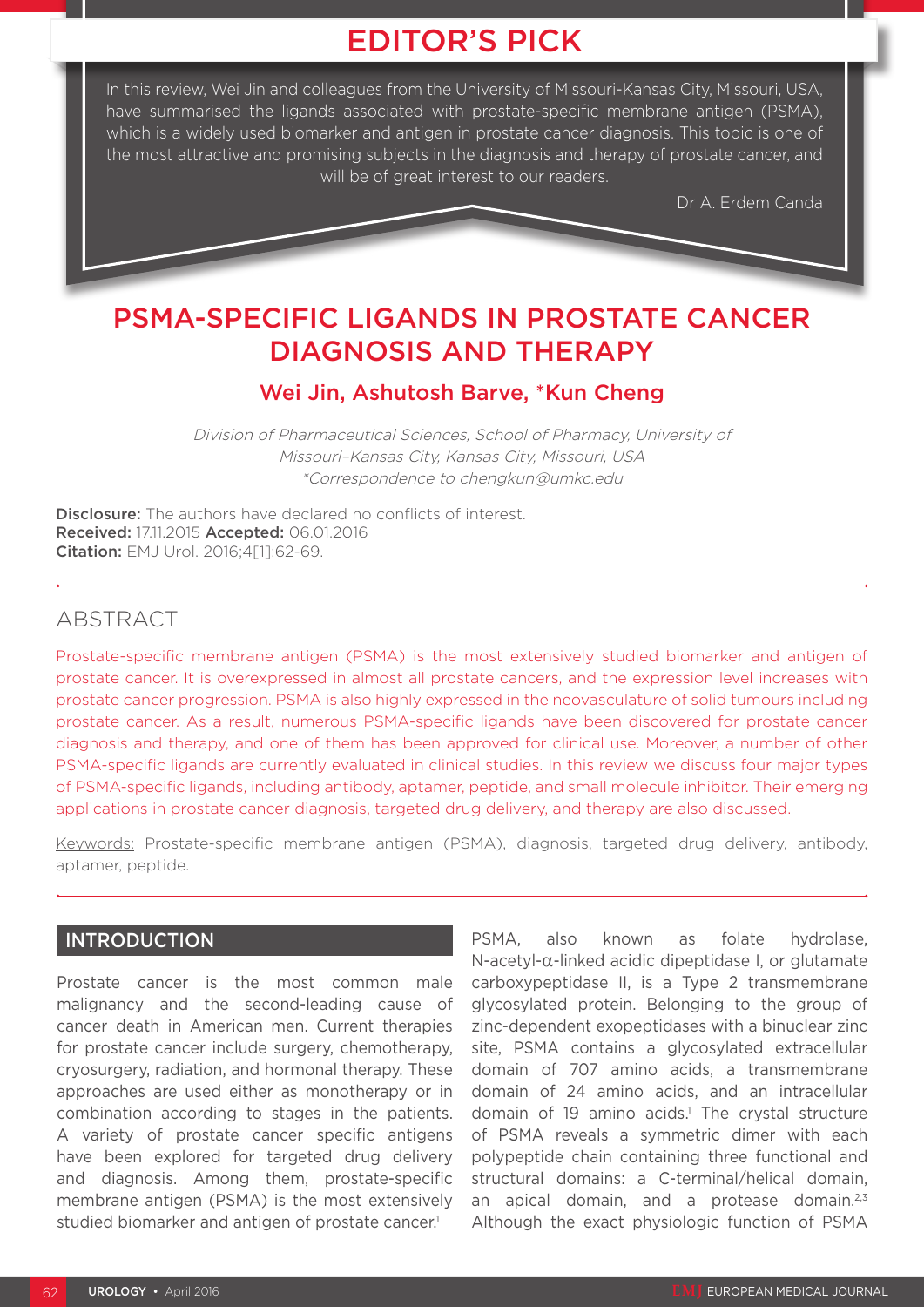in the prostate is not fully understood, it is known that PSMA can cleave g-linked glutamates from polyglutamated folates (known as folate hydrolase activity) and  $\alpha$ -linked glutamate from N-acetyl aspartyl glutamate (known as NAALADase activity).4

PSMA is expressed in normal prostate epithelial cells, but its expression level in prostate cancer cells is much higher. Notably, PSMA is overexpressed in almost all prostate cancers, and the expression level increases with disease progression.<sup>1,5</sup> Moreover, PSMA is overexpressed in the neovasculature of solid tumours, but not in normal tissue vasculature. PSMA expression is also detectable in several normal tissues, such as the small intestine, proximal renal tubules, and salivary glands,<sup>6</sup> but the expression level of PSMA in prostate cancers is approximately 100 to 1000-fold higher.<sup>7,8</sup> In addition, the site of PSMA expression in normal tissues (brush border/luminal location) is not exposed to direct blood circulation, leading to negligible interaction between PSMA-specific ligands and PSMA in normal tissues.<sup>1,8</sup> As a result, PSMA has been recognised as the most valuable prostate cancer-specific antigen for prostate cancer diagnosis and therapy. The aim of this review is therefore to discuss the currently available PSMAspecific ligands (antibody, single chain fragment variable [scFv], aptamer, peptide, and small molecule) that have been explored for prostate cancer diagnosis and therapy (Figure 1).

## PSMA-Specific Antibody and scFv

Antibody is by far the most common type of PSMA-specific ligand in preclinical and clinical studies. PSMA was initially identified by the murine monoclonal antibody (mAb) 7E11, which was discovered after immunisation of mice with preparations of PSMA-positive LNCaP cells.<sup>9</sup> The mAb 7E11 has thereafter been used as the first anti-PSMA antibody for various prostate cancer treatments and diagnoses. For example, ProstaScint® (111Indium-labelled mAb7E11) was approved by the FDA for the imaging of prostate cancer.<sup>10,11,12</sup> However, mAb 7E11 binds to the intracellular domain of PSMA and therefore cannot bind viable prostate cancer cells, thus limiting its potential clinical applications.13 Consequently, numerous efforts have been made to discover other mAbs targeting the extracellular domain of PSMA.

Using hybridoma technology, Bander and coworkers firstly discovered four mAbs (J59l, J533, J415, and E99) that specifically bind to the extracellular domain of PSMA with  $K_d$  values in the low nM range (1.76-18 nM).<sup>14,15</sup> Later, these PSMAspecific mAbs were labelled with <sup>131</sup>I and <sup>111</sup>In for imaging studies in nude mice bearing LNCaP xenograft. These mAbs exhibit higher tumour uptake compared with radiolabelled 7E11. Moreover, 7E11 tends to accumulate in the areas of necrosis, whereas J591 and J415 mainly accumulate in viable tumours, suggesting the great therapeutic potential of mAbs in targeting the PSMA extracellular domain.16 Since then, several other groups have discovered numerous PSMA mAbs that target the extracellular domain of PSMA. All these mAbs show high affinity to purified PSMA as well as viable prostate cancer cells.17,18

Among the mAbs shown to target the PSMA extracellular domain, mAb J591 has attracted the most attention as an anti-PSMA antibody for prostate cancer diagnosis and therapy because of its high affinity and specificity to PSMA. Several J591-based imaging and therapeutic agents are currently being evaluated in clinical trials. For example, 89Zr-labelled J591 was developed as a positron emission tomography (PET) imaging agent to detect metastatic castration-resistant prostate cancer cells. The Phase I/II study reveals superior targeting of bone lesions compared with conventional imaging modalities or a combination of conventional imaging modalities.<sup>19</sup> In another Phase II clinical trial, <sup>177</sup>Lutetium-labelled J591 exhibits high tolerance, accurate tumour targeting, and dose-dependent prostate-specific antigen responses in metastatic castration-resistant prostate cancer patients, suggesting its promising potential of targeting cytotoxic agents to PSMA.20 177Lutetium-J591 in combination with docetaxel is in an ongoing Phase Iclinical study to evaluate its effectiveness against metastatic, castrate-resistant prostate cancer (Clinical Trial NCT00916123).

mAb J591 has also been conjugated to the cytotoxic agent monomethyl auristatin E through a valine-citrulline spacer to form an antibody drug conjugate (ADC).<sup>21</sup> The J591-based ADC exhibits very high cytotoxicity (IC $_{50}$  <0.022 nM) in PSMApositive cell lines, but much less cytotoxicity  $(IC_{50} > 30 \text{ nM})$  in PSMA-negative cells.<sup>21</sup> The ADC dramatically reduces the size of docetaxelrefractory xenograft prostate tumours, including tumours larger than 700 mm<sup>3</sup>. Moreover, the survival rate of the ADC treated group is noticeably higher than that of the docetaxel treated group.<sup>21</sup> The J591-based ADC is currently under evaluation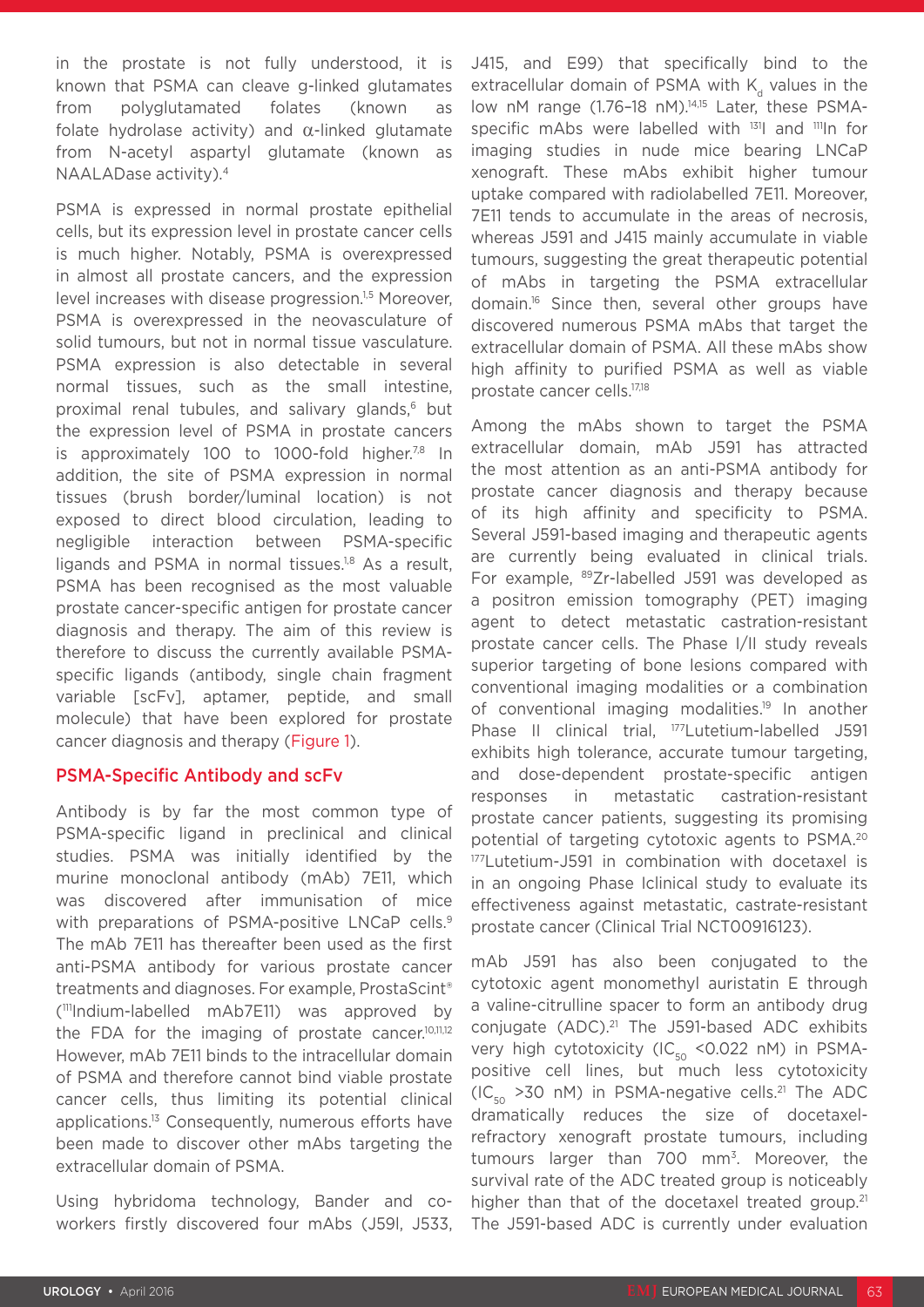in a Phase II clinical trial. In addition to radiolabelled mAb and ADC, mAb J591 was used as a targeting ligand in the PEGylated liposome loaded with alpha-particle generator nuclide 225Ac as the anti-cancer agent. The J591-labelled liposome specifically binds to several PSMA-positive cell lines and accordingly induces cell apoptosis.<sup>22</sup>

Wetterauer et al.<sup>17</sup> discovered three other PSMAspecific mAbs (3/E7, 3/F11, 3/A12) from mice immunised with unpurified LNCaP lysate. These mAbs demonstrate high affinity to purified PSMA, viable LNCaP cells, and PSMA-transfected cells. Further studies showed that these three mAbs bind to different extracellular PSMA epitopes. Moreover, the mAbs 3/E7, 3/F11, and 3/A12 exhibit a similar binding affinity to J591 in C4-2 cells.<sup>23</sup> The mAbs 3/E7, 3/F11, and 3/A12 were labelled with <sup>64</sup>Cu and evaluated in mice bearing prostate cancer xenografts using microPET. The imaging results reveal high uptake of the mAbs in PSMA-positive C4-2 xenograft at 24 and 48 hours postadministration but not in PSMA-negative DU-145 xenografts.24 The mAb 3/F11 was also evaluated as a radioimmunotherapeutic agent after labelling with <sup>177</sup>Lu. The <sup>177</sup>Lu labelled 3/F11 exhibits high uptake in C4-2 xenografts with a serum half-life of 7 days. A biodistribution study demonstrated maximum uptake in the tumour at 72 hours post-administration. Furthermore, a single dose of

177Lu-DOTA-3/F11 inhibits tumour growth and improves the survival rate of the mice, indicating the great potential of using 3/F11 as a targeting ligand for prostate cancer therapeutics.<sup>25</sup>

Instead of immunising animals and using hybridoma technology to discover mAbs, scFv phage display has also been used to identify anti-PSMA antibody fragments. In one study, a scFv phage library was constructed from the hybridoma of the mAb 3/A12, which targets the PSMA extracellular domain. The scFv A5 was identified after several rounds of biopanning on LNCaP cells and purified PSMA, and exhibits high affinity to LNCaP cells with a  $K_a$  of 38 nM.<sup>26</sup> A recombinant immunotoxin (A5-PE40) containing the toxic domain of Pseudomonas Exotoxin A (PE40) and scFv A5 was then constructed, and showed a very high cytotoxicity in LNCaP cells  $(IC_{50} = 20 \text{ pM})^{26}$  The same approach was also used to discover another anti-PSMA scFv D7 from the phage library that was constructed from the hybridoma 3/F11. Similarly, the recombinant immunotoxin (D7- PE40) shows high affinity to C4-2 cells and induces cell apoptosis with an IC50 of 140 pM.27 The immunotoxin D7-PE40 significantly reduces the size of established C4-2 xenografts in mice. Meanwhile, the immunotoxin D7-PE40 is well tolerated in mice up to a dose of 20  $\mu$ g.<sup>27</sup>



#### Figure 1: Targeting strategies of PSMA-specific ligands in prostate cancer diagnosis and therapy.

PSMA: prostate-specific membrane antigen; ADC: antibody drug conjugate; scFv: single chain fragment variable; siRNA: small interfering RNA.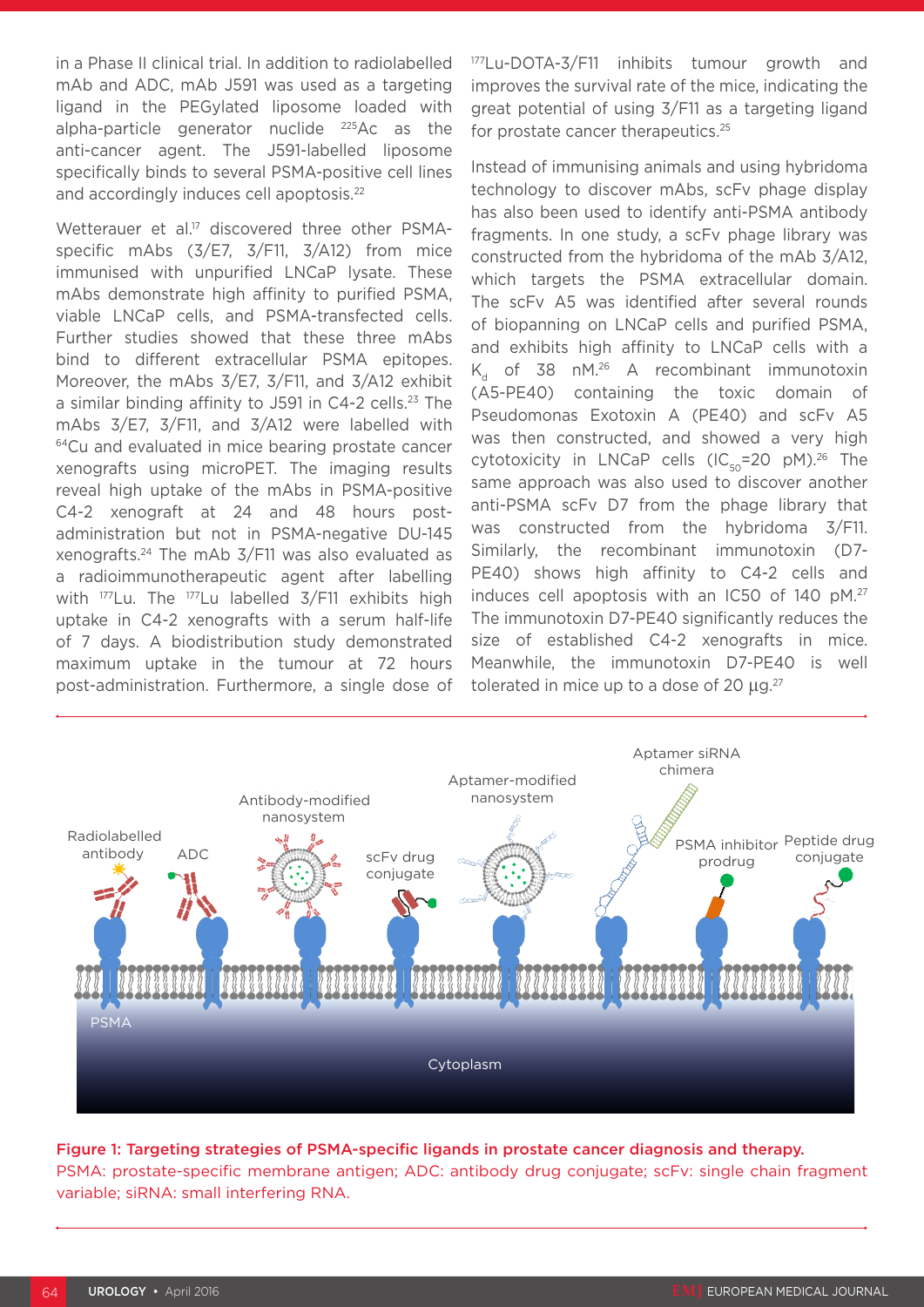### Prostate Cancer-Specific Aptamer

Aptamers are single-stranded oligonucleotides that have high affinity to various molecular moieties. Aptamers can be identified through the systematic evolution of ligands by exponential enrichment (SELEX) from a large pool of random oligonucleotide sequences.28 Using SELEX against the PSMA extracellular domain, Lupold and co-workers<sup>29</sup> identified two 40-mer RNA aptamers, termed xPSM-A9 and xPSM-A10, with low nanomolar affinity. The aptamers xPSM-A9 and xPSM-A10 also inhibit the NAALADase activity of PSMA with a K, of 2.1 nM and 11.2 nM, respectively. $^{29}$ 

Due to its high affinity and specificity to PSMA, the aptamer xPSM-A10 was radiolabelled with 64Cu and used as a PET imaging agent for targeted molecular imaging of prostate cancer.30 Moreover, the PSMA aptamers have been widely used for prostate cancer targeted drug delivery systems. For example, the aptamer xPSM-A9 was adopted as a PSMA-specific ligand and conjugated to the surface of a liposome encapsulating doxorubicin.<sup>31</sup> The aptamer-conjugated liposomes specifically internalise into PSMA-positive LNCaP cells and subsequently induce cell apoptosis, while neither uptake nor cytotoxicity is observed in PSMAnegative PC-3 cells. A biodistribution study demonstrated high accumulation of doxorubicin in tumour sites at 12 and 24 hours after intravenous administration. Accordingly, an enhanced anticancer effect was observed in the animals treated with the A9-conjugated liposome.<sup>31</sup>

Similarly, PSMA aptamers have been used in small interfering RNA (siRNA) delivery for prostate cancer therapy. Since the discovery of RNA interference, siRNAs have attracted much attention as novel therapeutic agents to treat various diseases. However, lack of efficient delivery systems is still the major hurdle that limits the clinical translation of siRNA. In an exploratory study of siRNA delivery, the A10 aptamer was directly linked to an siRNA to form the aptamer–siRNA chimera to achieve targeted delivery to PSMA-positive prostate cancers.32 The A10 aptamer-siRNA chimera not only shows selective uptake in PSMA-positive cancer cells *in vitro* but also demonstrates significant inhibition of LNCaP xenograft tumour growth *in vivo*. This is one of the few pioneering studies showing the *in vivo* activity of siRNA in animal studies.<sup>32</sup>

The PSMA aptamer was also explored as a therapeutic agent against advanced prostate cancer because several studies have suggested that PSMA's enzymatic activity may play important roles in prostate cancer angiogenesis, progression, and metastasis.4,33 In one such study, the PSMA-specific aptamer A9g (truncated form of the aptamer A9) specifically inhibits the migration and invasion of PSMA-positive prostate cancer cells *in vitro*. A further animal study of the aptamer A9g reveals potent inhibition of metastasis in a xenograft mouse model of metastatic prostate cancer. Data from this study suggest that PSMA inhibitors could be used alone as emerging therapeutic agents for advanced prostate cancer.34

Given the poor stability of RNA molecules under physiological condition, DNA aptamer targeting PSMA was discovered to overcome the poor stability of RNA aptamer. A 48-mer anti-PSMA DNA aptamer (SZTI01) containing a binding site for doxorubicin was identified using SELEX against PSMA. A dimeric form of the aptamer SZTI01 was constructed to form a complex with doxorubicin. The aptamer/ doxorubicin complex is stable at physiological conditions and specifically binds to PSMApositive C4-2 cells. The complex also induces high cytotoxicity in C4-2 cells but negligible activity in PSMA-null cells, indicating its high selectivity for PSMA-positive cells.<sup>35</sup>

## Prostate Cancer-Specific Peptide

Peptide phage display technology has been widely used for identification of peptide ligands against various molecular targets including cancer-specific antigens. Compared with aptamer and antibody ligands, peptide ligands have several advantages, such as low molecular weight, high permeability, low immunogenicity, ease of synthesis, and flexibility in chemical conjugation.36,37 As a result, a great deal of interest has been focussed on the identification of PSMA-specific peptides. For example, biopanning against a recombinant PSMA extracellular domain was utilised to identify a PSMA-specific peptide that can efficiently inhibit the enzymatic activity of PSMA with an  $IC_{50}$  of 26 µM. A dimeric form of this peptide further increases its binding affinity to PSMA.38 In another study, whole-cell biopanning against PSMA-positive LNCaP cells was conducted to identify an LNCaP-specific peptide (KYL), which can efficiently deliver various cargos to LNCaP cells. Although the KYL peptide shows high and specific binding to LNCaP cells but not to PSMA-negative PC-3 cells, the peptide is not PSMA-specific and its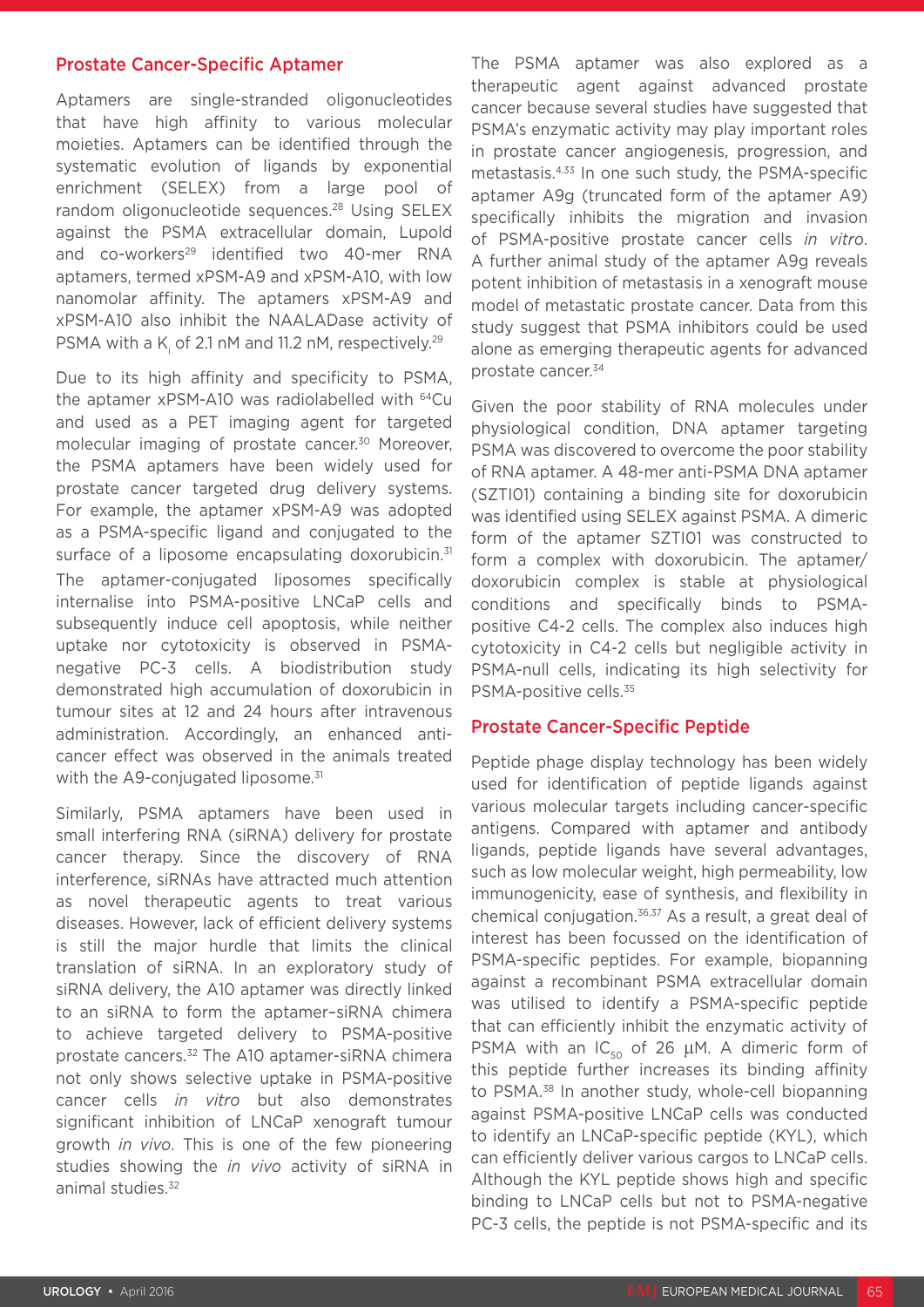target moiety is unknown.<sup>39</sup> We recently designed a combinatorial biopanning strategy against a recombinant PSMA extracellular domain, LNCaP cells, and LNCaP xenografts in nude mice and identified a PSMA-specific peptide (GTI), which shows high affinity to PSMA-positive cells *in vitro* and *in vivo*. The  $K_d$  values of the GTI peptide to LNCaP and C4-2 cells are 8.22 and 8.91 μM, respectively (unpublished data). One potential

problem that may limit the application of peptide ligands is their relative low binding affinity compared with antibodies and aptamers. Most peptides identified from phage display show  $K_d$ values in the low micromolar range.<sup>40</sup> Therefore, further modification of peptide ligands, such as D-form amino acid modification,<sup>41</sup> ligand dimerisation, and tetramerisation $38$  may be used to further improve their affinity.

#### Table 1: Applications of prostate-specific membrane antigen-specific ligands in prostate cancer imaging.

| <b>Targeting ligands</b>       | Imaging agents  | Phase status           | Reference |
|--------------------------------|-----------------|------------------------|-----------|
| mAb 7E11                       | 111n            | Commercially available | $10 - 12$ |
| mAb J591                       | 897r            | Phase II               | 19        |
| mAb 3/E7, 3/F11, 3/A12         | $64$ Cu         | Preclinical            | 24        |
| xPSM-A10                       | $64$ CU         | Preclinical            | 30        |
| MIP-1095, 1072                 | $131$ $123$     | Phase I                | 48        |
| MIP-1404, 1405                 | $99m$ Tc        | Phase II               | 45        |
| <b>DCFBC</b>                   | 18F             | Phase   & II           | 53        |
| <b>DUPA</b>                    | $99m$ Tc        | Preclinical            | 54        |
| Glu-NH-CO-NH-Lys(Ahx)-HBED-CC  | 68Ga            | Phase II               | 51,52     |
| Phosphoramidate peptidomimetic | 18 <sub>F</sub> | Preclinical            | 55        |

#### mAb: monoclonal antibody.

#### Table 2: Applications of PSMA-specific ligands in prostate cancer therapy.

| <b>Targeting ligands</b>             | Therapeutic agents                  | Delivery system                                        | Phase status | Reference    |
|--------------------------------------|-------------------------------------|--------------------------------------------------------|--------------|--------------|
| mAb J591                             | <sup>177</sup> Lu-labelled          | Radiolabelling antibody                                | Phase II     | 20           |
| mAb J591                             | Monomethyl auristatin E             | Antibody drug conjugate                                | Phase II     | 21           |
| mAb J591                             | <sup>177</sup> Lu-labelled          | Combination with docetaxel                             | Phase I      | NCT00916123* |
| mAb J591                             | <sup>177</sup> Lu-labelled          | Combination with<br>ketoconazole and<br>hydrocortisone | Phase II     | NCT00859781* |
| mAb J591                             | 25AC                                | Liposome                                               | Preclinical  | 22           |
| $mAb$ 3/F11                          | <sup>177</sup> Lu-labelled          | Radiolabelling antibody                                | Preclinical  | 25           |
| scFv fragment A5<br>scFv fragment D7 | Pseudomonas exotoxin<br>A (PE40)    | Recombinant immunotoxin                                | Preclinical  | $26 - 27$    |
| xPSM-A9                              | Doxorubicin                         | Liposome                                               | Preclinical  | 31           |
| xPSM-A10                             | PLK1 siRNA and<br><b>BCL2 siRNA</b> | Aptamer siRNA<br>chimeras                              | Preclinical  | 32           |
| xPSM-A9 derivative                   | xPSM-A9 derivative                  | Aptamer alone                                          | Preclinical  | 34           |
| DNA aptamer                          | Doxorubicin                         | Dimeric aptamer<br>doxorubicin conjugate               | Preclinical  | 35           |
| PSMA inhibitor DUPA                  | TubH                                | Prodrug                                                | Preclinical  | 54           |

#### \*ClinicalTrials.gov Identifier (www.ClinicalTrials.gov)

mAb: monoclonal antibody; PSMA: prostate-specific membrane antigen; scFv: single chain fragment variable; siRNA: small interfering RNA.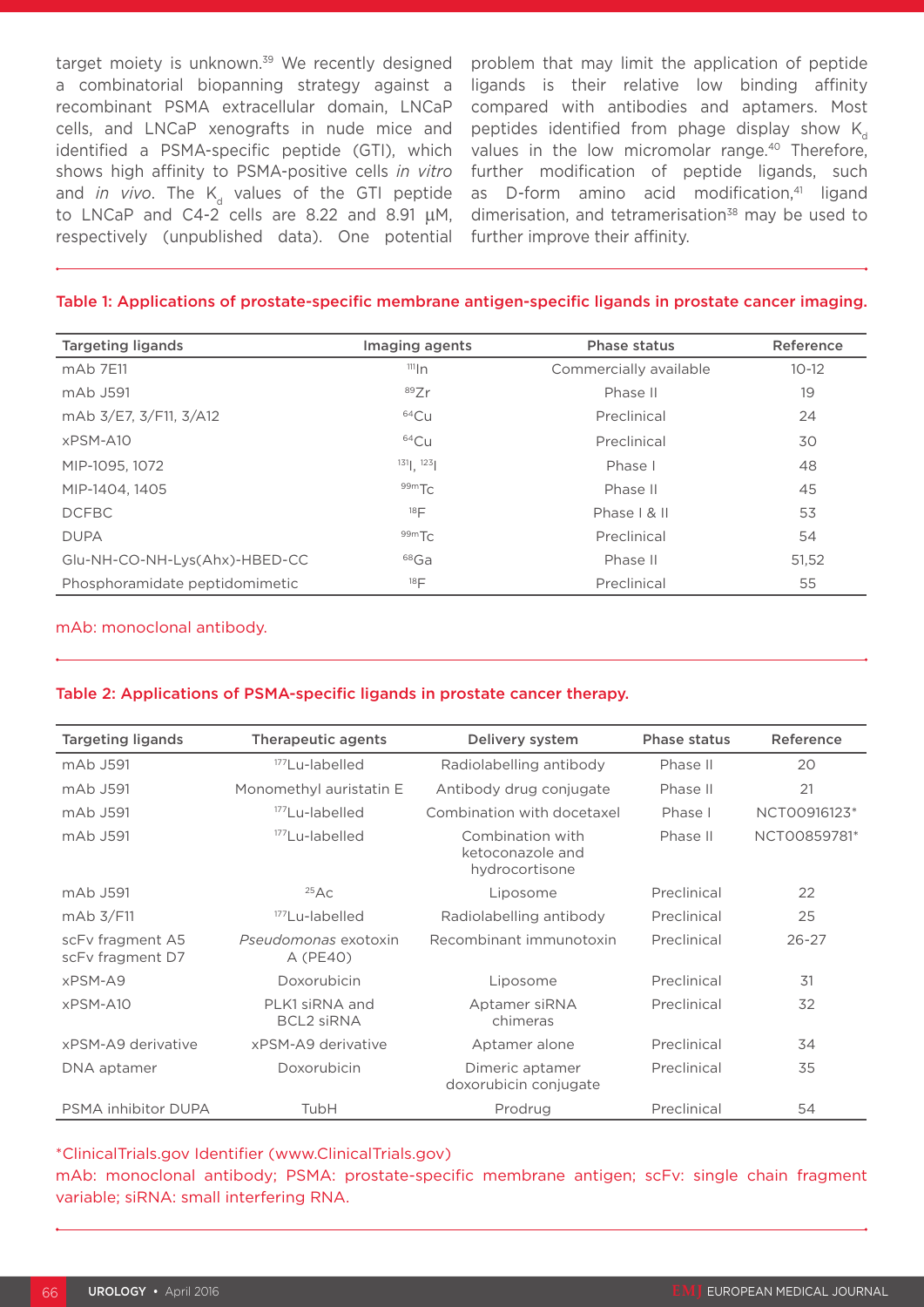## Prostate Cancer-Specific Small Molecule

N-acetyl-L-aspartyl-L-glutamate (NAAG) is an endogenous peptide found in the mammalian nervous system. It can be hydrolysed by the N-acetylated  $\alpha$ -linked acidic dipeptidase (NAALADase, or NAAG peptidase) with a  $K<sub>m</sub>$  of 540 nM.<sup>42</sup> Given the fact that PSMA is highly homologous to NAAG peptidase, several studies have been carried out to design NAAG analogues that can specifically bind to PSMA.<sup>43-46</sup>

Based on their previous experience in designing NAAG analogues, Pomper et al.<sup>43</sup> synthesised two radiolabelled small molecules, [<sup>11</sup>C]DCMC and [<sup>125</sup>]]DCIT. Both of these analogues exhibit high accumulation in LNCaP xenograft at 30 minutes post-administration, whereas the uptake in PSMAnegative MCF-7 and PC-3 derived tumours is negligible. Another group synthesised a series of glutamate-urea-X (X is a derivatised lysine) heterodimeric inhibitors with high affinity to PSMA in the low nM range.<sup>44</sup> Two of the inhibitors, MIP-1072 and MIP-1095, efficiently inhibit PSMA enzymatic activity with K<sub>i</sub> values of 4.6 nM and 0.24 nM, respectively. Moreover, MIP-1072 and MIP-1095 exhibit very high affinity to PSMA  $(K_d$  <4 nM).<sup>47</sup> Specific binding of <sup>125</sup>I labelled MIP-1072 and MIP-1095 was demonstrated in mice bearing LNCaP xenografts.47 These promising data have led to the Phase I clinical trial of these small molecule inhibitors for imaging prostate cancer.<sup>48</sup> Clinical studies demonstrate that 123I-MIP-1072 and 123I-MIP-1095 can detect lesions in the prostate gland, soft tissues, and bones at 1–4 hours postinjection. Target-to background ratio is >10:1 at 4 and 24 hours for single photon emission computed tomograph/computed tomography (SPECT/CT).48 Two other PSMA small molecule inhibitors, MIP-1404 and 1405, also show high affinity to LNCaP cells with  $K_d$  values of 1.07 nM and 4.35 nM, respectively.<sup>46</sup> A clinical study of (99m)Tc-MIP-1404 and 1405 revealed that they can detect soft-tissue prostate cancer lesions including subcentimetre lymph nodes and most bone metastatic lesions.45

It is reported that the active binding site of PSMA is composed of one binding pocket for glutamate-urea-X inhibitors and another lipophilic pocket.49 Eisenhut et al.50 therefore hypothesised that attachment of a hydrophobic moiety to the current glutamate-urea based PSMA inhibitors may enhance their affinity to PSMA. As a result, a novel imaging agent was synthesised by conjugating a hydrophobic side chain, 68Ga chelator-HBED-CC

(N,N'-bis[2-hydroxy-5(carboxyethyl)benzyl ethylenediamine-N,N'-diacetic acid), to a glutamateurea based inhibitor. The new imaging agent exhibits enhanced specificity for PSMA-positive tumour cells *in vitro* and *in vivo*. It also demonstrates faster blood and organ clearances and lower liver accumulation in an animal study.<sup>50</sup> The  $[$ <sup>68</sup>Ga] PSMA-HBED-CC-PET/CT imaging agent has also been evaluated in prostate cancer patients for the diagnosis, radiotherapy, and management of prostate cancer.51,52 Several other small molecule inhibitors, such as DUPA, DCFBC, and phosphoramidate peptidomimetic have also entered preclinical and clinical studies as imaging agents to detect castration-resistant prostate and metastatic hormone-naïve prostate cancer.53-55

Due to their high affinity and specificity to PSMA, these PSMA small molecule inhibitors have also been investigated for prostate cancer targeted drug delivery. In one study, Low et al.<sup>54</sup> conjugated tubulysin, a microtubule inhibitor, to DUPA, a small molecule inhibitor of PSMA with a  $K<sub>a</sub>$  value of 14 nM. The conjugated drug (DUPA-TubH) exhibits high anti-cancer activity against PSMApositive prostate cancer cells *in vitro* and *in vivo*. Pre-administration of excess PSMA inhibitors abolishes the activity of DUPA-TubH, indicating the high specificity of DUPA-TubH to PSMA. Later, the same group conjugated a series of different chemotherapeutic agents to DUPA and similar activity against PSMA-positive prostate cancer was observed, suggesting flexibility in the use of the PSMA small molecule inhibitor as a targeting ligand for various agents.<sup>56</sup> A number of other PSMAspecific small molecules have also been explored as targeting ligands for various therapeutic agents,  $including$  radionuclide, $57$  gold nanoparticles, $58$ photosensitiser,<sup>59</sup> and polymeric microbubbles.<sup>60</sup>

## **CONCLUSION**

Four types of PSMA-specific ligands and their applications in prostate cancer imaging (Table 1) and therapy (Table 2) are discussed in the review. Although PSMA-specific ligands are mainly used as prostate cancer imaging agents and targeting ligands for drug delivery systems, some of the PSMA inhibitors can also be used alone as anticancer therapeutic agents.

As the first generation PSMA-specific ligand, PSMA mAbs have been widely investigated because of their high affinity and specificity. One of the PSMA mAbs, ProstaScint®, was approved by the FDA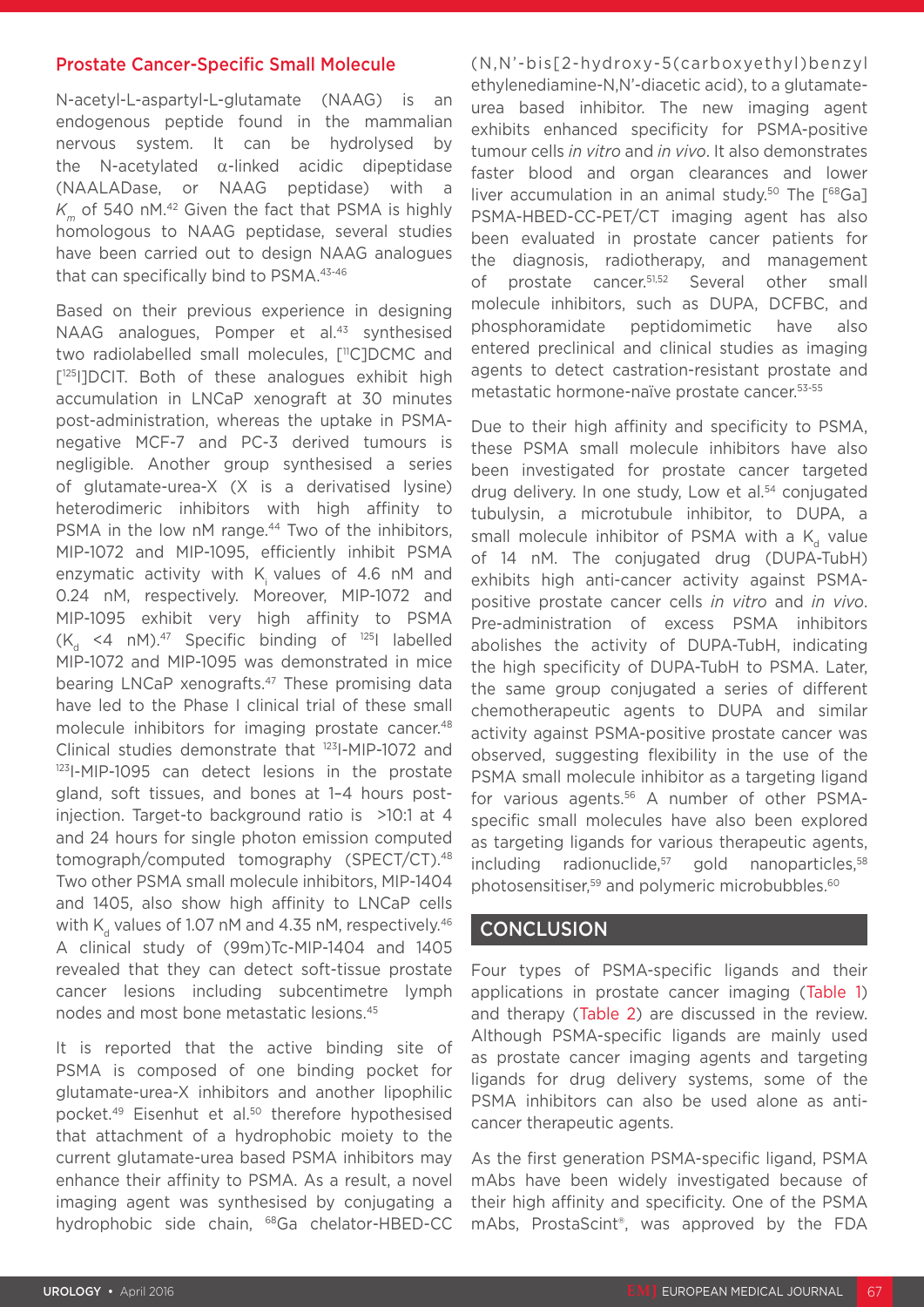for imaging prostate cancer. Several other PSMA mAbs are currently in clinical trials to explore their application as imaging and therapeutic agents. Regardless of its success, the major disadvantages of mAbs are possible immunogenicity, long half-life in the circulation, and low permeability in tumour site due to their large molecular size. As a result, other PSMA ligands with small sizes, such as aptamers, peptides, and small molecule inhibitors have gained much interest in recent years in prostate cancer diagnosis and targeted therapy.

Taken together, a great deal of effort has been devoted to discovering numerous PSMA-specific ligands and exploring their applications in prostate cancer diagnosis and therapy in the past two decades. Although the majority of these applications focus on the imaging of prostate cancer, there is an increasing interest in the use of the ligands in targeted drug delivery systems to increase the efficacy of current prostate cancer therapeutic agents.

#### **REFERENCES**

1. Barve A et al. Prostate cancer relevant antigens and enzymes for targeted drug delivery. J Control Release. 2014;187: 118-32.

2. Davis MI et al. Crystal structure of prostate-specific membrane antigen, a tumor marker and peptidase. Proc Natl Acad Sci U S A. 2005;102(17):5981-6.

3. Bukrinsky JT et al. Native carboxypeptidase A in a new crystal environment reveals a different conformation of the important tyrosine 248. Biochemistry. 1998;37(47):16555-64.

4. Yao V et al. Expression of prostatespecific membrane antigen (PSMA), increases cell folate uptake and proliferation and suggests a novel role for PSMA in the uptake of the nonpolyglutamated folate, folic acid. Prostate. 2010;70(3):305-16.

5. Sweat SD et al. Prostate-specific membrane antigen expression is greatest in prostate adenocarcinoma and lymph node metastases. Urology. 1998;52(4):637-40.

6. Troyer JK et al. Detection and characterization of the prostate-specific membrane antigen (PSMA) in tissue extracts and body fluids. Int J Cancer. 1995;62(5):552-8.

7. Ghosh A, Heston WD. Tumor target prostate specific membrane antigen (PSMA) and its regulation in prostate cancer. J Cell Biochem. 2004;91(3): 528-39.

8. Akhtar NH et al. Prostate-specific membrane antigen-based therapeutics. Adv Urol. 2012;2012:973820.

9. Horoszewicz JS et al. Monoclonal antibodies to a new antigenic marker in epithelial prostatic cells and serum of prostatic cancer patients. Anticancer Res. 1987;7(5B):927-35.

10. Petronis JD et al. Indium-111 capromab pendetide (ProstaScint) imaging to detect recurrent and metastatic prostate cancer. Clin Nucl Med. 1998;23(10):672-7.

11. Hinkle GH et al. Multicenter

radioimmunoscintigraphic evaluation of patients with prostate carcinoma using indium-111 capromab pendetide. Cancer. 1998;83(4):739-47.

12. Rosenthal SA et al. Utility of capromab pendetide (ProstaScint) imaging in the management of prostate cancer. Tech Urol. 2001;7(1):27-37.

13. Troyer JK et al. Biochemical characterization and mapping of the 7E11-C5.3 epitope of the prostatespecific membrane antigen. Urol Oncol. 1995;1(1):29-37.

14. Liu H et al. Monoclonal antibodies to the extracellular domain of prostatespecific membrane antigen also react with tumor vascular endothelium. Cancer Res. 1997;57(17):3629-34.

15. Smith-Jones PM et al. In vitro characterization of radiolabeled monoclonal antibodies specific for the extracellular domain of prostatespecific membrane antigen. Cancer Res. 2000;60(18):5237-43.

16. Smith-Jones PM et al. Radiolabeled monoclonal antibodies specific to the extracellular domain of prostate-specific membrane antigen: preclinical studies in nude mice bearing LNCaP human prostate tumor. J Nucl Med. 2003;44(4):610-7.

17. Elsässer-Beile U et al. A new generation of monoclonal and recombinant antibodies against cell-adherent prostate specific membrane antigen for diagnostic and therapeutic targeting of prostate cancer. Prostate. 2006;66(13):1359-70.

Grauer LS et al. Identification, purification, and subcellular localization of prostate-specific membrane antigen PSM' protein in the LNCaP prostatic carcinoma cell line. Cancer Res. 1998;58(21):4787-9.

19. Pandit-Taskar N et al. A Phase I/II Study for Analytic Validation of 89Zr-J591 ImmunoPET as a Molecular Imaging Agent for Metastatic Prostate Cancer. Clin Cancer Res. 2015. [Epub ahead of print].

20. Tagawa ST et al. Phase II study of Lutetium-177-labeled anti-prostatespecific membrane antigen monoclonal antibody J591 for metastatic castrationresistant prostate cancer. Clin Cancer Res. 2013;19(18):5182-91.

21. Wang X et al. In vitro and in vivo responses of advanced prostate tumors to PSMA ADC, an auristatin-conjugated antibody to prostate-specific membrane antigen. Mol Cancer Ther. 2011;10(9): 1728-39.

22. Bandekar A et al. Anti-prostatespecific membrane antigen liposomes loaded with 225Ac for potential targeted antivascular alpha-particle therapy of cancer. J Nucl Med. 2014;55(1):107-14.

23. Wolf P et al. Three conformational antibodies specific for different PSMA epitopes are promising diagnostic and therapeutic tools for prostate cancer. Prostate. 2010;70(5):562-9.

24. Alt K et al. High-resolution animal PET imaging of prostate cancer xenografts with three different 64Cu-labeled antibodies against native cell-adherent PSMA. Prostate. 2010;70(13):1413-21.

25. Behe M et al. In vivo testing of 177Lulabelled anti-PSMA antibody as a new radioimmunotherapeutic agent against prostate cancer. In Vivo. 2011;25(1):55-9.

26. Wolf P et al. A recombinant PSMAspecific single-chain immunotoxin has potent and selective toxicity against prostate cancer cells. Cancer Immunol Immunother. 2006;55(11):1367-73.

27. Wolf P et al. Preclinical evaluation of a recombinant anti-prostate specific membrane antigen single-chain immunotoxin against prostate cancer. J Immunother. 2010;33(3):262-71.

28. Fitzwater T, Polisky B. A SELEX primer. Methods Enzymol. 1996;267:275-301.

29. Lupold SE et al. Identification and characterization of nuclease-stabilized RNA molecules that bind human prostate cancer cells via the prostatespecific membrane antigen. Cancer Res. 2002;62(14):4029-33.

30. Rockey WM et al. Synthesis and